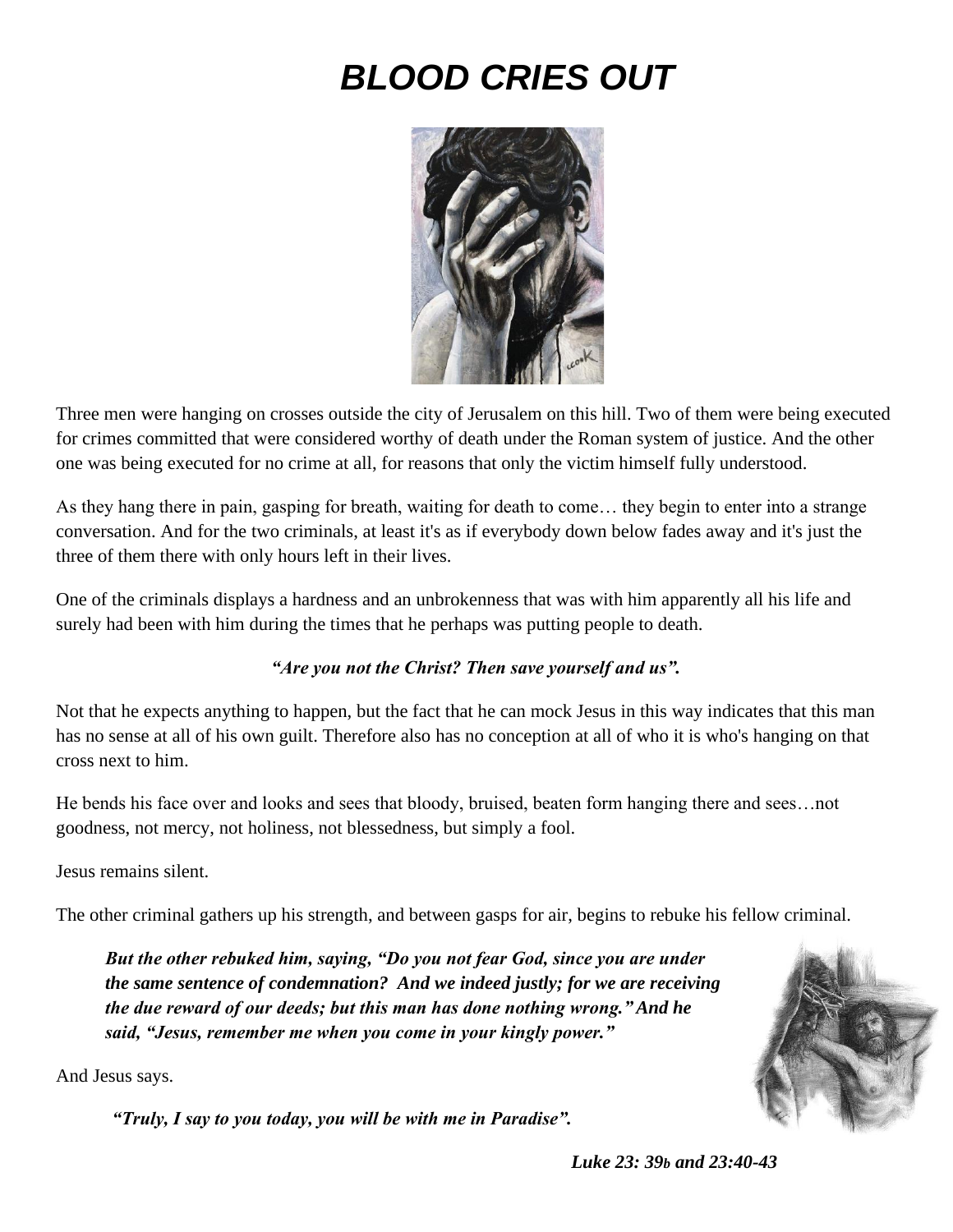With only hours left to live, this man finally arrives at the turning point of his life when he gives up in a way that many of us have not yet given up trying to justify himself.

*"I was a product of my heredity".*

*"I come from a long line of criminals". "I grew up in the suburbs and I didn't know what was going on". "I grew up in the ghetto and I had no chances". "I was rejected by my mother when I was one".*

He simply admits that he is guilty. *"I'm receiving the due reward of my deeds".*

# *Jesus, remember me when you come in your kingly power.*

And Jesus said, *"you won't have to wait that long, you'll be with me in Paradise today".*

Now the difference between these two criminals is the difference between death and life.

And these two men represent each one of us. One of them is a man who has left a long trail of wrongs… crying out to heaven against him, wrongs which he refuses to admit even to his dying hour.

The other, takes the whole bloody guilty mess and throws it on the mercy of the Lamb of God. And the Blood of the Lamb cries to heaven for his pardon.

Now, when the Hebrews talked about guilt they were not talking about some neurotic symptom, some hang up, which your maladjusted father slipped into your life, causing you to wash your hands every two hours down to this moment. When they talked about guilt, they were talking about actual wrongs committed against man and God. Wrongs which like radioactive waste continue to corrupt the nation and pollute the atmosphere until it is made right or until it is dissipated.

*Cain said to Abel his brother, "Let us go out to the field." And when they were in the field, Cain rose up against his brother Abel, and killed him. Then the Lord said to Cain, "Where is Abel your brother?" He said, "I do not know; am I my brother's keeper?" And the Lord said, "What have you done?*



*The voice of your brother's blood is crying to me from the ground. done? Genesis 4:8-10*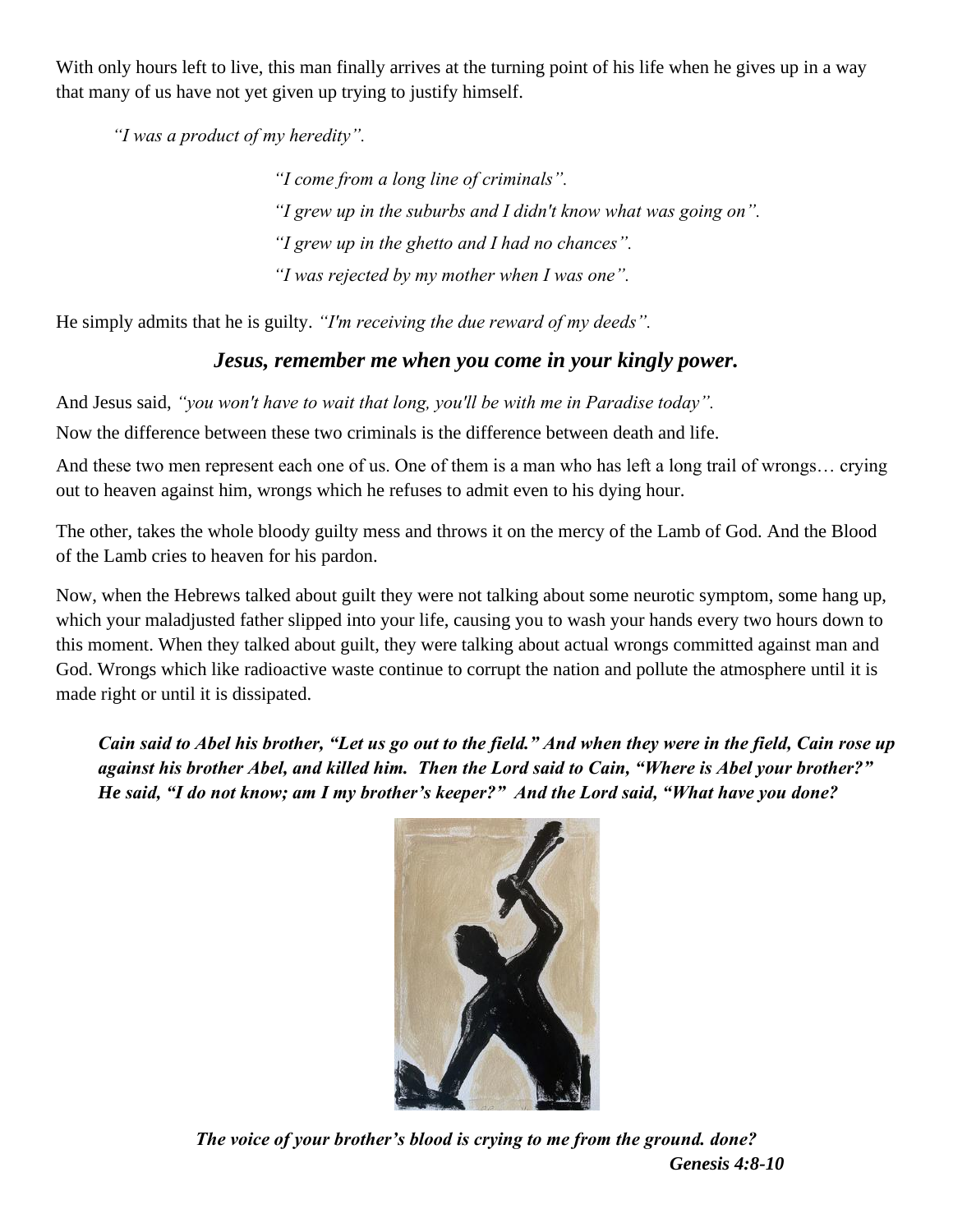Cain's guilt is not just some guilty feeling Cain feels inside himself, but that guilt is objective.

It has made a stain on the land.

It sends up a stench into the air.

It causes a cry and a moan to rise up in the spirit realm.

A cry that gets louder and louder and will not be silenced until that wrong is made right.

## *The voice of your brother's blood cries to me from the ground.*

And just as the voice of Abel's blood cries against Cain, so the guilt of a people cries against the nation and pollutes that nation, or that city.

Any kind of guilt, the guilt for murder, adultery, religious hypocrisy, injustice, idolatry. It continues to accumulate and build until it gets so heavy that the entire nation sinks under the weight of it.

And this is exactly what has happened to nation after nation down through human history. They poured out innocent blood, the blood of their sons and daughters whom they sacrificed to the idols of Canaan.



And the land was polluted with blood.

*Lift up your eyes to the bare heights, and see! Where have you not been lain with?*

*By the waysides you have sat awaiting lovers…. You have polluted the land with your vile harlotry.*

*Jeremiah 3:2 a &c*

Now, just as guilt builds up and condemns a nation until that nation is destroyed by it, so guilt, objective guilt, accumulates in the individual life and defiles it.

And that's exactly what our Lord teaches us.

*For from within, out of a person's heart, come evil thoughts, sexual immorality, theft, murder, adultery, greed, wickedness, deceit, lustful desires, envy, slander, pride, and foolishness. All these vile things come from within; they are what defile you.*

*Mark 7:21-23*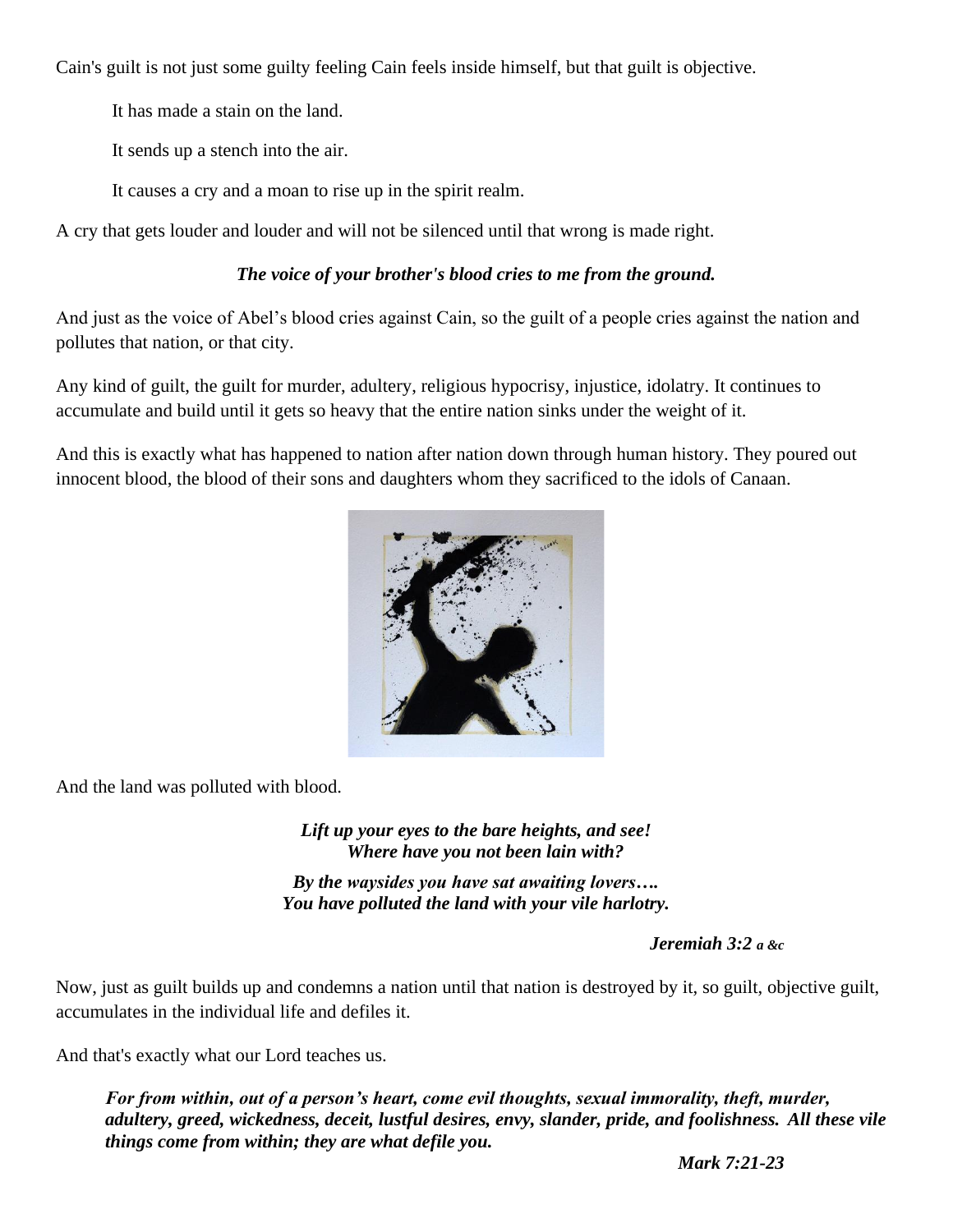And so the wrong done, sends up a cry, even though we hide it, and cover it, and try to muffle it.



It remains active until somehow that wrong is made right.

There can be no health in us, until that guilt is removed, until the wrong is righted, until the stain is washed away, and this is precisely why Jesus came. And this is exactly why he died on the cross.

## *Behold the Lamb of God, who takes away the sin of the world.*

## *John 1:29*

Jesus didn't just come and die so that you might have a better feeling inside. He came and died, so that the source, the cause of the pollution that is on your life might be removed, so that you might be actually clean, and pure, and right because the sin is removed and the guilt is washed away.

But the violence within us that defiles our life can only be washed away, only, if we at least acknowledge the fact that we have been wrong. The Blood of the Lamb shed for our sins and for the sins of the whole world can do us no good, can wash away no sin that we refuse to acknowledge. If we don't admit that something's wrong, then it remains in there, and continues to pollute our lives.

And a very curious thing has been going on inside the confines of the professing Christian Church for awhile. Everywhere there are people coming to Jesus … desiring blessing, and healing, and gifts of the Spirit, and all kinds of wonderful things … who still refuse to acknowledge any kind of genuine wrongness on their own part.

> *"I haven't done any wrong". "I haven't hurt anybody". "I'm a good husband. I don't beat my wife". "I'm alright*".

At the same time, we are loaded to overflowing with neurotic guilt.

We have to forever check to make sure that faucets are turned off before we leave the house. We run back five times before we leave to make sure the door is locked.

But the genuine actual wrong that we have committed against man and God, that sends up a cry to heaven against us …. the thoughts, the deeds, the words that have defiled our lives. As long as they remain hidden from the sight of our fellow men… cause us no shame ….and then brazenly we walk into the presence of the Lord and ask him to prosper us, heal us, fill us with peace, cause us to have joy. Never realizing that our most desperate need is the need to be forgiven, to have the wrong made right.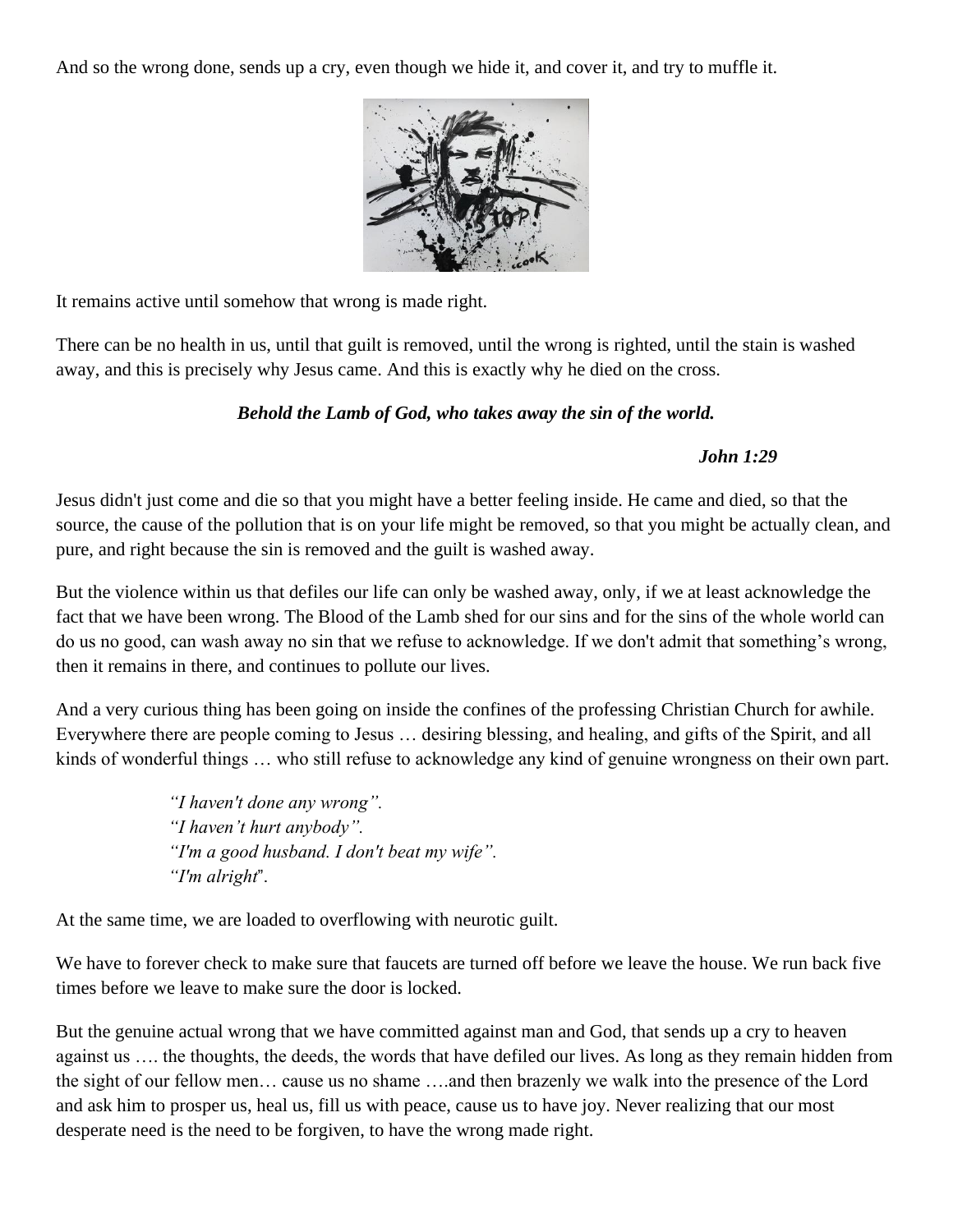So the blood of Abel continues to cry out against us and the stench of our own hypocrisy and self-righteousness sends up all kinds of defilement in the air, in the atmosphere …. and the mercy of God, which would come to us … is blocked because we refuse to admit our wrong.

God help us to see what we really are. And what we really are before him.

And to cry out to see that what we really need is not power, or prosperity, but forgiveness.



*Create in me a clean heart O God*

**In me**, not just this guy over here, and that one over there, they're so mixed up and evil…**but me.**

# *Deliver me from bloodguiltiness, O God,*

 *O God of my salvation,*

*Psalm 51: 10a &14*

# **Save me!**

And, oh how I need to be saved from myself.

The Blood of the Lamb can only wash away that which we acknowledge as a stain. If we don't admit it, it remains there. And if I've been following Jesus for 50 years, what can I say about myself? This is what the apostle Paul said about himself…

## *For I know that nothing good dwells within me, that is, in my flesh.*

#### *Romans 7:18*

No matter how long we've been following the Lord and presumably doing his will… What can we say as we approach the throne in prayer or as we drink from the fountain of living waters? How can we do this, but by throwing ourselves on the mercy of God? …. His mercy, his goodness, his forgiveness is what I need.

Everybody who has ever begun to see the glory of God in the face of Jesus Christ, has had to come to the place where he or she admits that. The turning point is when I quit trying to justify myself and begin to cry out for forgiveness. Continue to cry out for forgiveness all my life… *"Lord, help me, forgive me, cleanse me, wash me. Lord, I'm receiving the due reward of my deeds hanging here on this cross".*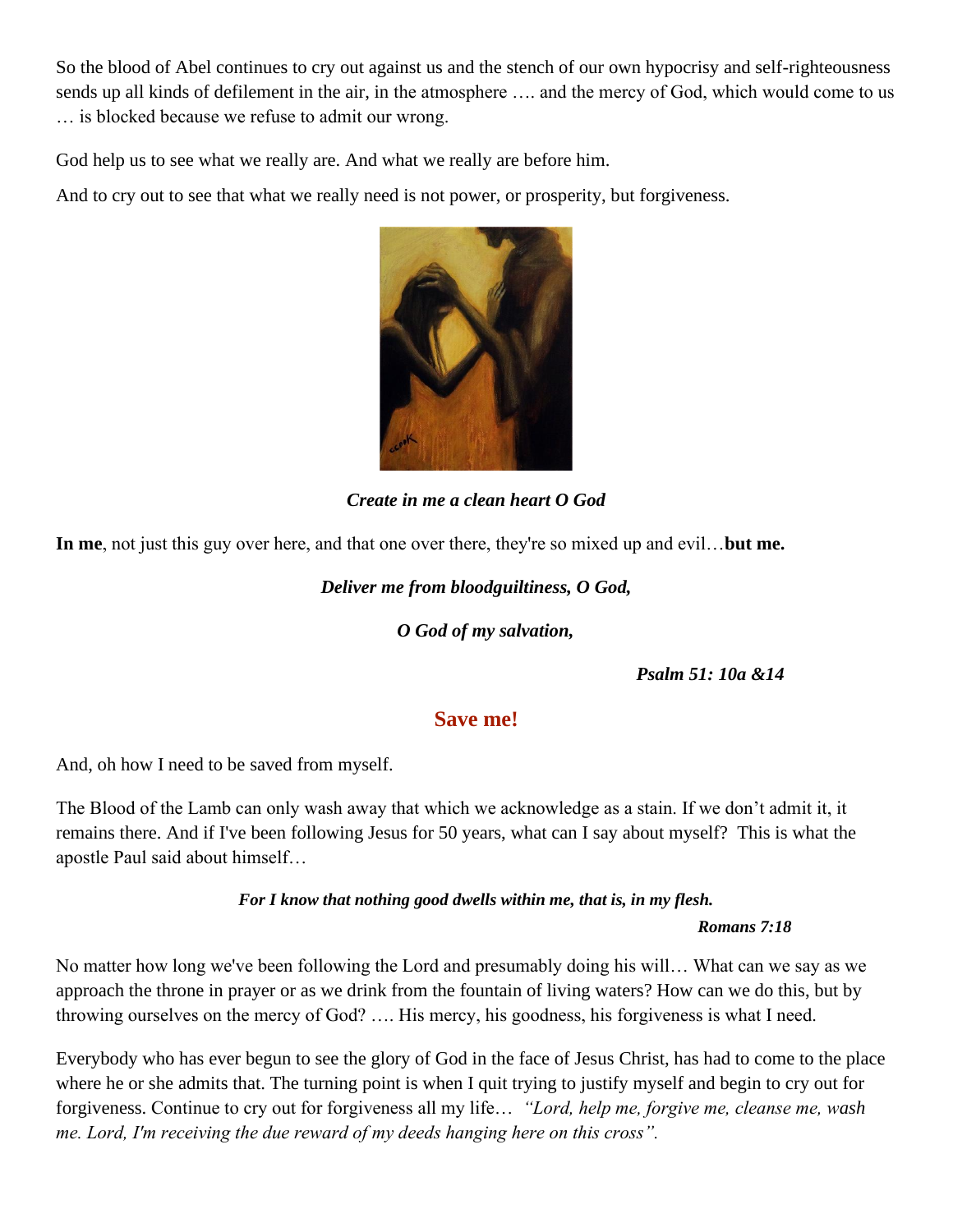*"Jesus, remember me when you come in your kingly power".*



And Jesus says. *"… today, you will be with me in Paradise".*

Or when Peter says "*depart from me, for I am a sinful man. Oh Lord",*

Jesus says- *Don't be afraid From now on you'll be catching men.*

Or when Zaccheus say- *Half my goods I give to the poor and if I've defrauded anybody, I'm going to restore it fourfold.*

Jesus says- *"Today salvation has come to this house*".

Or the prostitute who comes in and without a word washes Jesus feet with her tears and dries them with her hair.

Jesus says- "*your sins are forgiven".*

Two voices cry out to heaven concerning us from the time Cain slew Abel until the last moment of this creation

Abel's blood

Blood of the Lamb

## **Abel's blood.**

The voice of Abels' blood crying out for something wrong to be made right, and that voice is joined by every wrong that has ever been committed by any man or woman down to this moment, including you and me.

## **And that cry is a cry against us.**

## **Blood of the Lamb**

The other voice is the voice of the Blood of the Lamb shed on Calvary to take away the sin of the world. And that blood, innocent and pure cries out and voluntarily shed for our part, for our forgiveness.

## **And the cry of his blood is for us.**

Which voice will be listened to for each of us, depends on us.